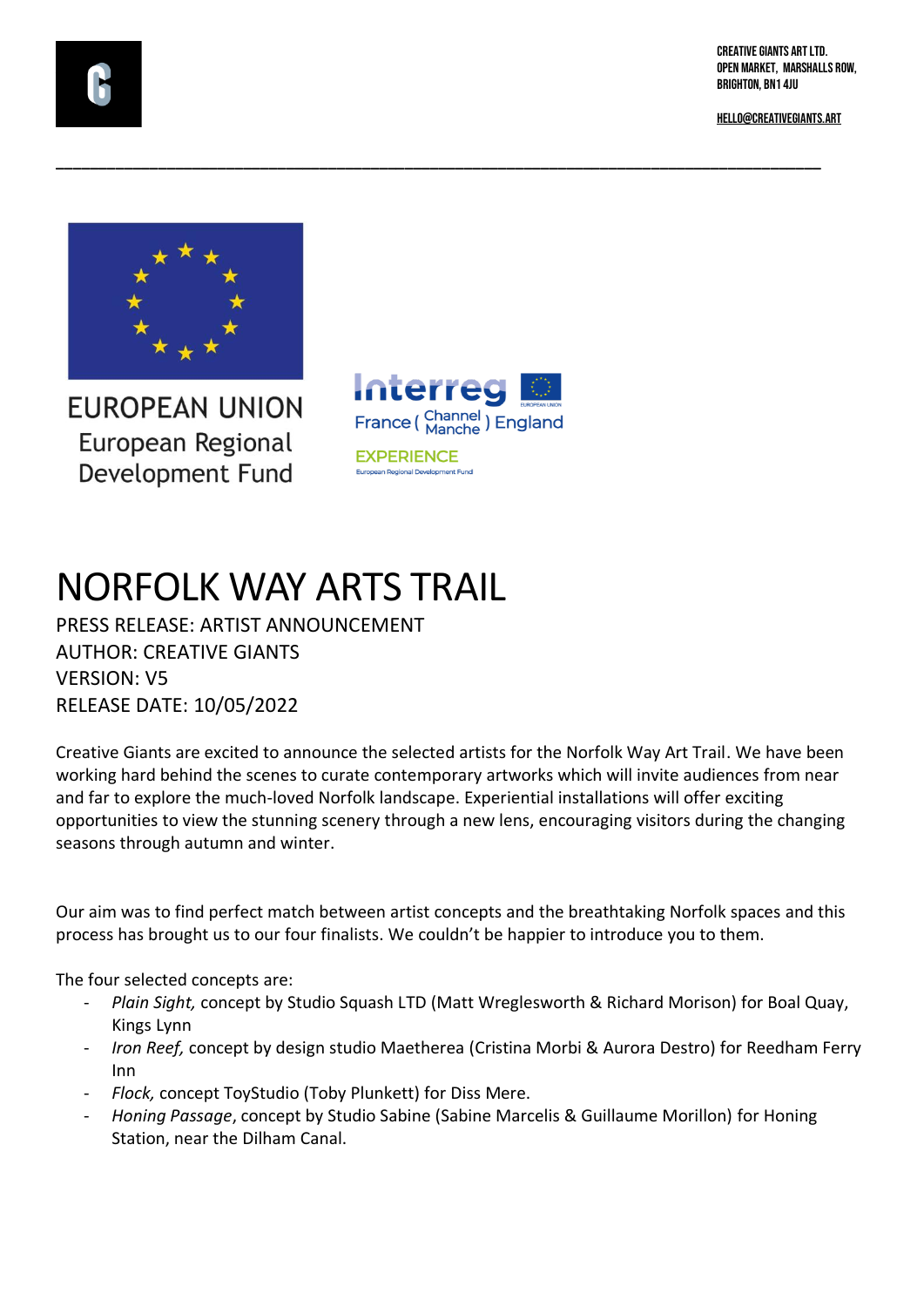This initiative is funded by EXPERIENCE a  $\epsilon$ 23.3 million project co-financed by the European Regional Development Fund through the Interreg France (Channel) England Programme. Led by Norfolk County Council, it aims to deliver innovative and sustainable growth via a new tourism strategy. It is projectmanaged by Creative Giants.

Designers Matt Wreglesworth and Richard Morrison have joined forces to work under Studio Squash LTD. They submitted their *Plain Sight* concept for Norfolk's Boal Quay, Kings Lynn site. The concept significantly considers the interaction between the artwork and light, and members of the local community will have an opportunity to influence the design details of the work. Matt's previous designs have had a large focus on creating spaces of sanctuary with room for contemplation. For the Norfolk Way Art Trail, Matt and Richard have proposed an artwork which invites



*Plain Sight,* concept by Studio Squash for Boal Quay, Kings Lynn

passersby to step in, interact or simply absorb the breath-taking view which Boal Quay has to offer.



*Iron Reef, concept by Studio Maetherea for Reedham Ferry Inn*

The historical site of Reedham Ferry will become home to Cristina Morbi & Aurora Destro's *Iron Reef.*  This ambitious concept gained a lot of attention for its forward thinking and innovative structure which provides a new way of viewing a much-loved site, whilst blending seamlessly with its surroundings.

When working together both architects operate under Studio Maetherea (matter-ethereal). The studio houses several other architects and designers, however for the Norfolk Way Art Trail and leading on this project, we have these two incredible boundary-pushing female architects.

Cristina and Aurora work under the philosophy:

*"Places are poetic. They grow and change, influenced and inspired by the people that pass through them"*  (section of a quote from Kristina Chan, another member of Studio Maetherea)

This philosophy is showcased in their *Iron Reef* concept, it aims to capture the already existing relationships between the landscape and people who pass through it. *Iron Reef* will provide an excellent place for viewing, bridging the barrier between people and nature.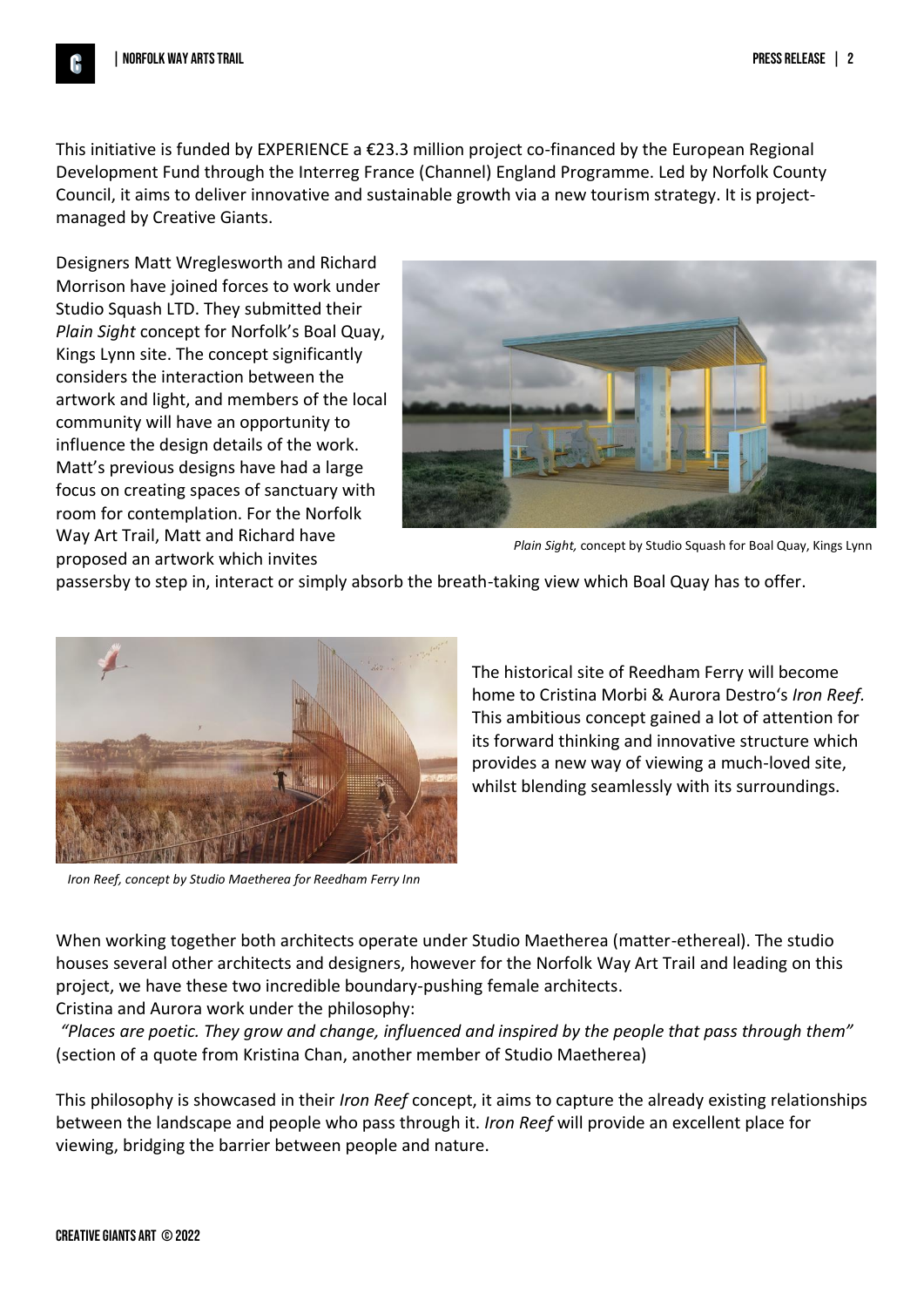ToyStudio's spiraling concept, *Flock* was chosen for Diss Mere. The town has a rich maritime history which accounts for the whirl wind of different people which have been coming and going for many years. The concept aims to pay homage to this history of movement and diversity which has always existed and been welcomed into the Diss Mere population. The piece simultaneously mimics the movements of local wildlife, schools of fish from the Mere and flocking behaviors of migrating birds. ToyStudio is led by Toby Plunkett. With an incredibly broad portfolio of works, Toby has experience with large scale commercial designs, as well as designs intended for



*Flock, concept by ToyStudio for Diss Mere.* 

The final site, Honing Station, is a new  $\begin{array}{c} \begin{array}{c} \begin{array}{c} \end{array} \end{array}$ addition to the Norfolk Way Arts Trail. Honing Station has a rich history which over recent years has been carefully excavated and preserved by local volunteers. Studio Sabine Marcelis's concept, Honing Passage, will act as a mirror and reflect the richly preserved history back from different angles. Whilst contemporary in design, the Honing Passage seeks to draw from its surroundings and reflect it back to the viewer. Its immersive effect will allow



visitors to see the stunning scenery and foliage through a new lens.

*Honing Passage, concept by Studio Sabine Marcelis for Honing* 

Through upcoming community engagement Sabine & her team will provide the opportunity to participants to have an impact on the final colour of the artwork. It will be heavily influenced by the surrounding nature of Honing Station.

Creative Giants and Norfolk County Council will be sharing updates at key moments of the Norfolk Way Arts Trail's progress, and a project specific Instagram will follow the artists journey and the works development in more detail. To stay informed please follow @norfolkwayarttrail